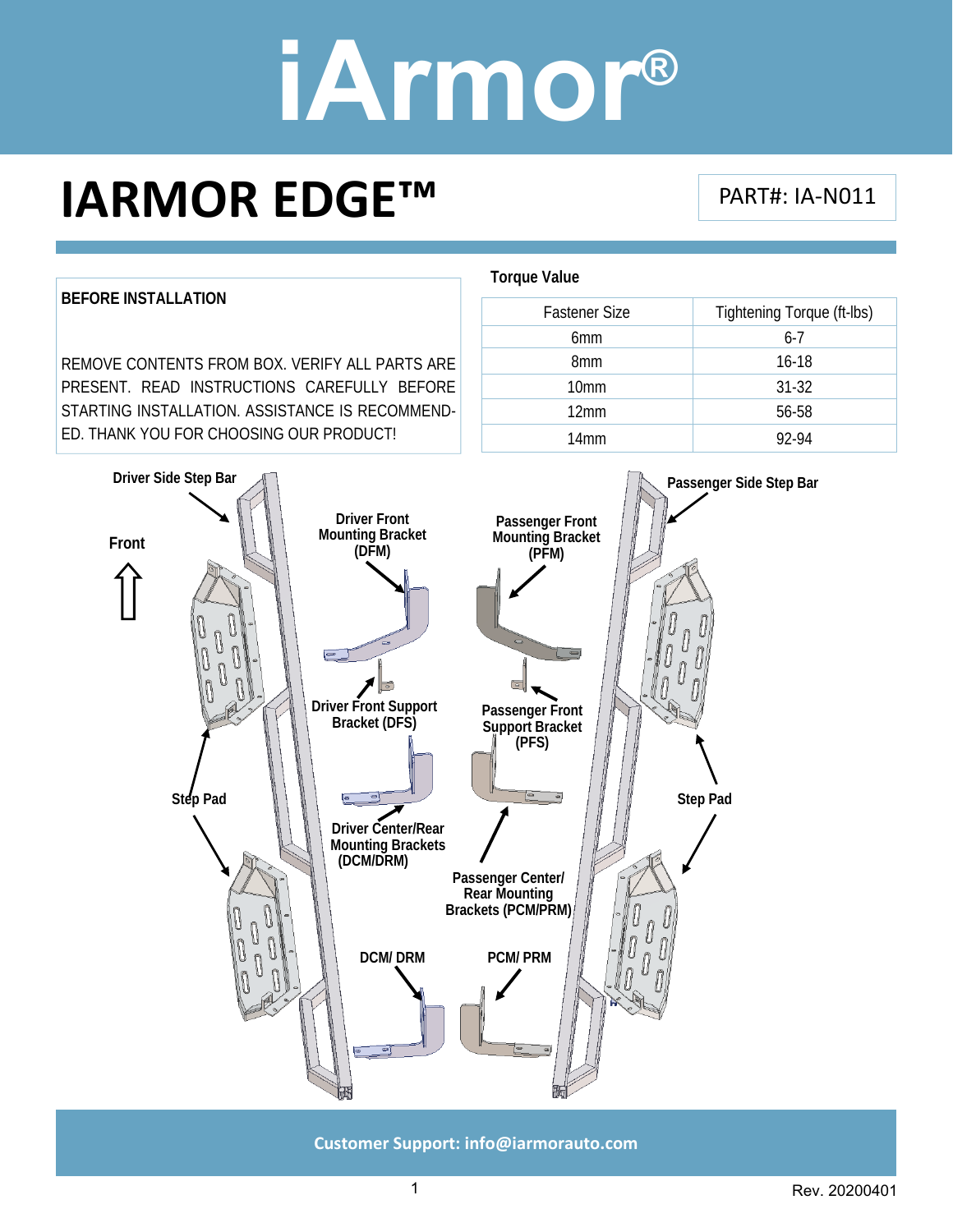

**The instruction here is for your reference only. We strongly recommend the professional installer for best result. We are not responsible for any damage caused by the installation**.

### **STEP 1**

Install the Step Pads onto the step bars with (32) M6X1-20 T-Bolts, (32) M6 Flat Washers, (32) M6 Nylon Lock Nuts and (8) M6X1-20 Flat Sunk Head Bolts.









### **STEP 2**

Starting on the passenger side front of the vehicle, locate the (5) pairs of factory holes along the pinch weld. Move to the 2nd pair of holes directly under the center of the front door, **(Fig 1 & 2)**. NOTE: There are (5) mounting locations along the inner body panel. Running Board installation will use the 2nd, 3rd and 5th mounting locations, **(Fig 1)**.



**Panel**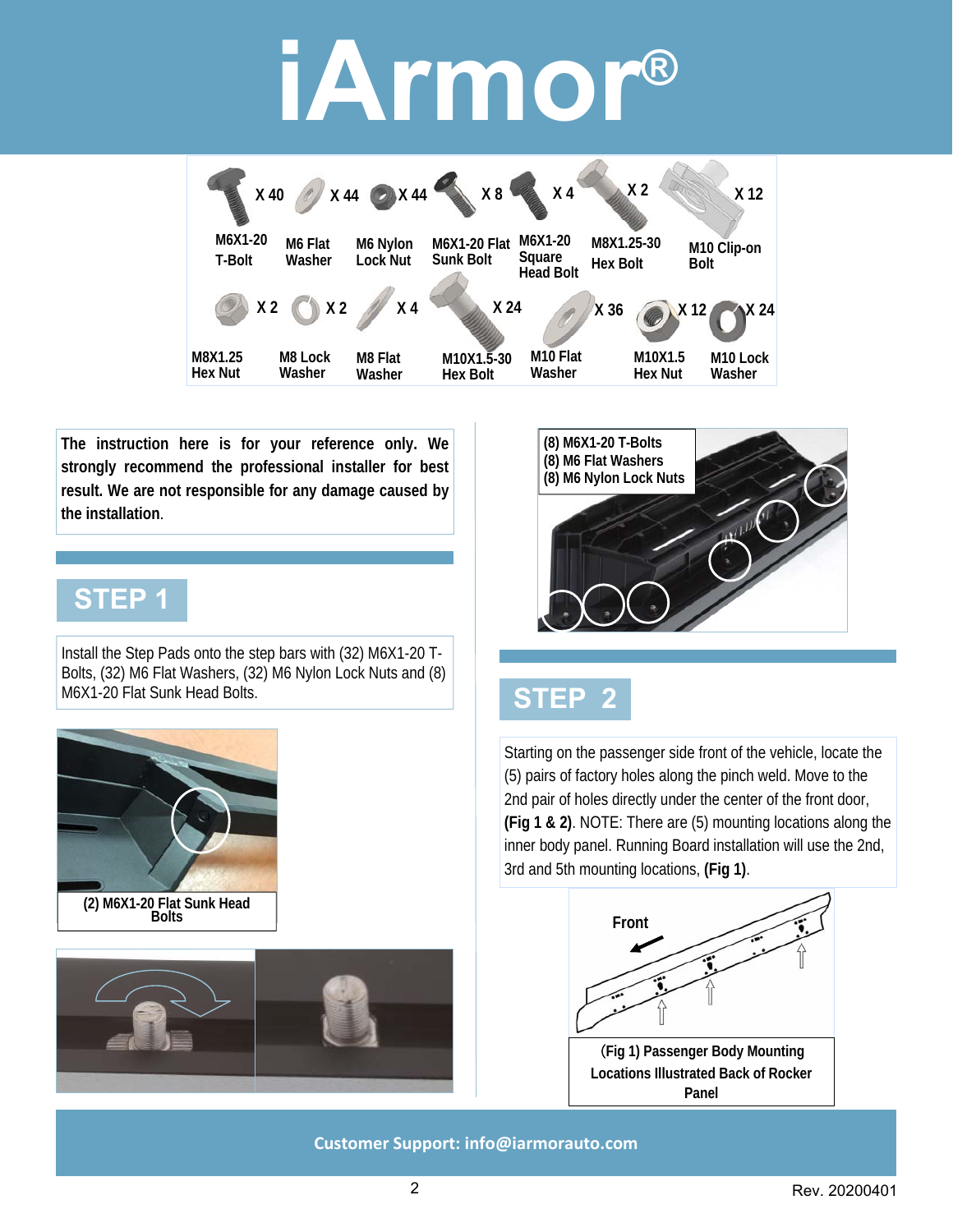

### **STEP 3**

Select (2) M10 Clip-on Nuts. Insert Clip-on Nuts one at a time into the rectangular opening and slide the threaded hole outward towards the round hole. Line up the threaded hole in the clip with the round hole next to the rectangular opening. **NOTE:** Threaded nut must go towards the inside of the side panel, **(Fig 3 & 4)**.



### **STEP 4**

Assemble the Passenger Front Mounting Bracket **(PFM)** and Passenger Front Support Bracket **(PFS)** with (1) M8X1.25-30 Hex Bolt, (2) M8 Flat Washer, (1) M8 Lock Washer and (1) M8X1.25 Hex Nut, **(Fig 5)**.



### **STEP 5**

Attach the Assembled Passenger Front Bracket to the Clip-on Nuts with the included (2) M10X1.5-30 Hex Bolts, (2) M10 Lock Washers and (2) M10 Flat Washers, **(Fig 6)**. Attach the (2) bottom holes in the Mounting Bracket to the (2) holes in the pinch weld with the included (2) M10X1.5-30 Hex Bolts, (4) M10 Flat Washers, (2) M10 Lock Washers and (2) M10X1.5 Hex Nuts, **(Fig 6)**.

**NOTE:** Insert the Hex Bolt with Flat Washer through pinch weld first then through the Bracket from outside to inside. Do not tighten hardware.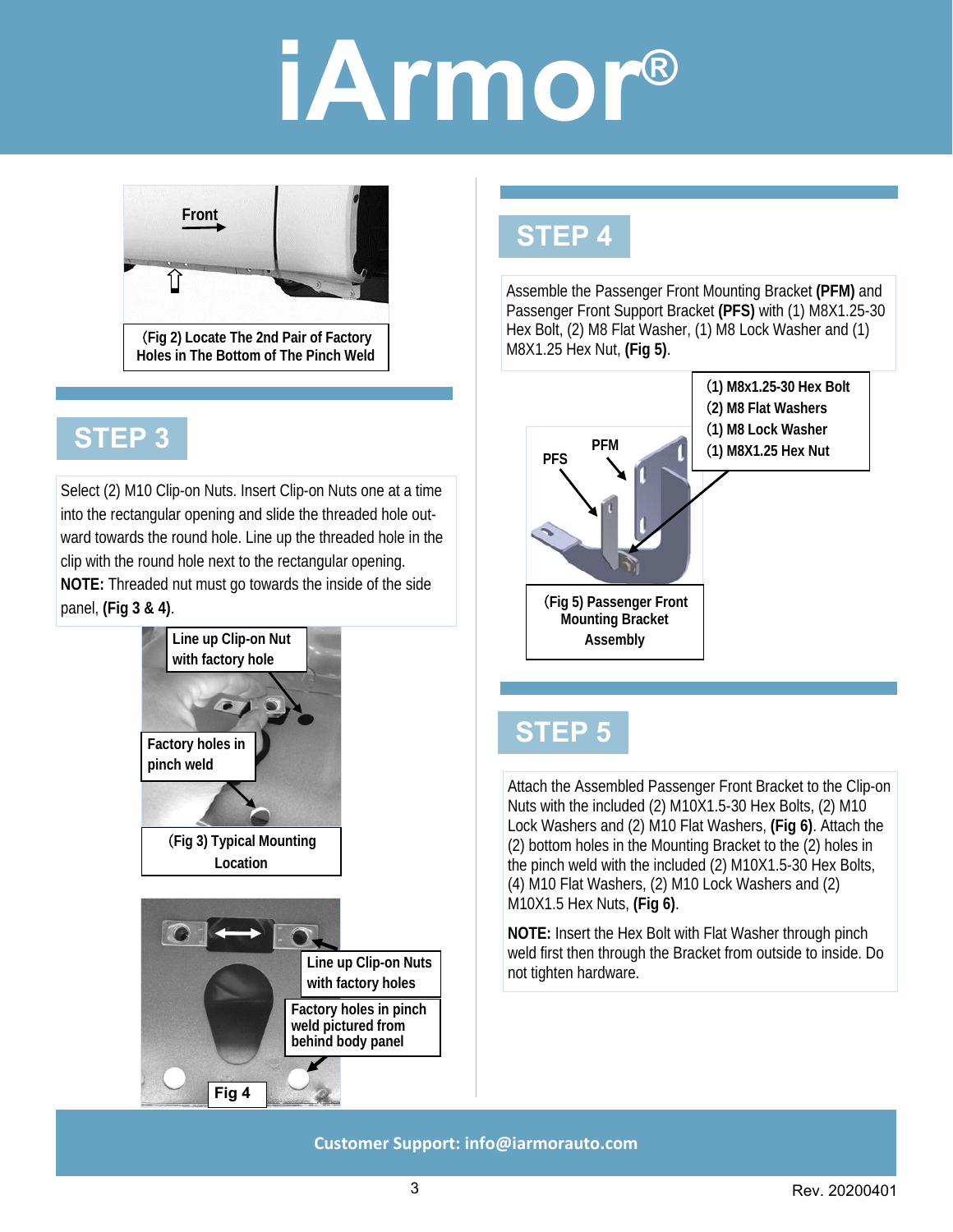(**2) M10X1.5- 30 Hex Bolts**  (**2) M10 Lock Washers**  (**2) M10 Flat Washers** 

(**2) M10X1.5-30 Hex Bolts**  (**4) M10 Flat Washers**  (**2) M10 Lock Washers**  (**2) M10 Hex Nuts** 



### **STEP 6**

Move along the vehicle to the next, Passenger Side Center Mount location, **(Fig 7)**. Repeat **Steps 3 & 5** to install Passenger Center Mounting Bracket **(PCM/PRM)** in the center location, **(Fig 8)**.



### **STEP 7**

Move along the cab to the last mounting location. Repeat **Steps 3 & 5** to install Passenger Rear Mounting Bracket **(PCM/PRM)** in the last location at the back of the cab, **(Fig 9)**.



(**Fig 9) Passenger Rear Bracket Installed** 

### **STEP 8**

Once all (3) Brackets have been fully installed, attach the Assembled Passenger Side Step Bar onto the brackets with (4) M6X1-20 T-Bolts, (2) M6X1-20 Square Head Bolts,(6)M6 Flat Washers and (6) M6 Nylon Lock Nuts, **(Fig 10)**. Do not tighten hardware at this time.

### **STEP 9**

Level and adjust the Step Bar and tighten all hardware.

### **STEP 10**

Repeat **Steps 2—9** for driver side running board installation.